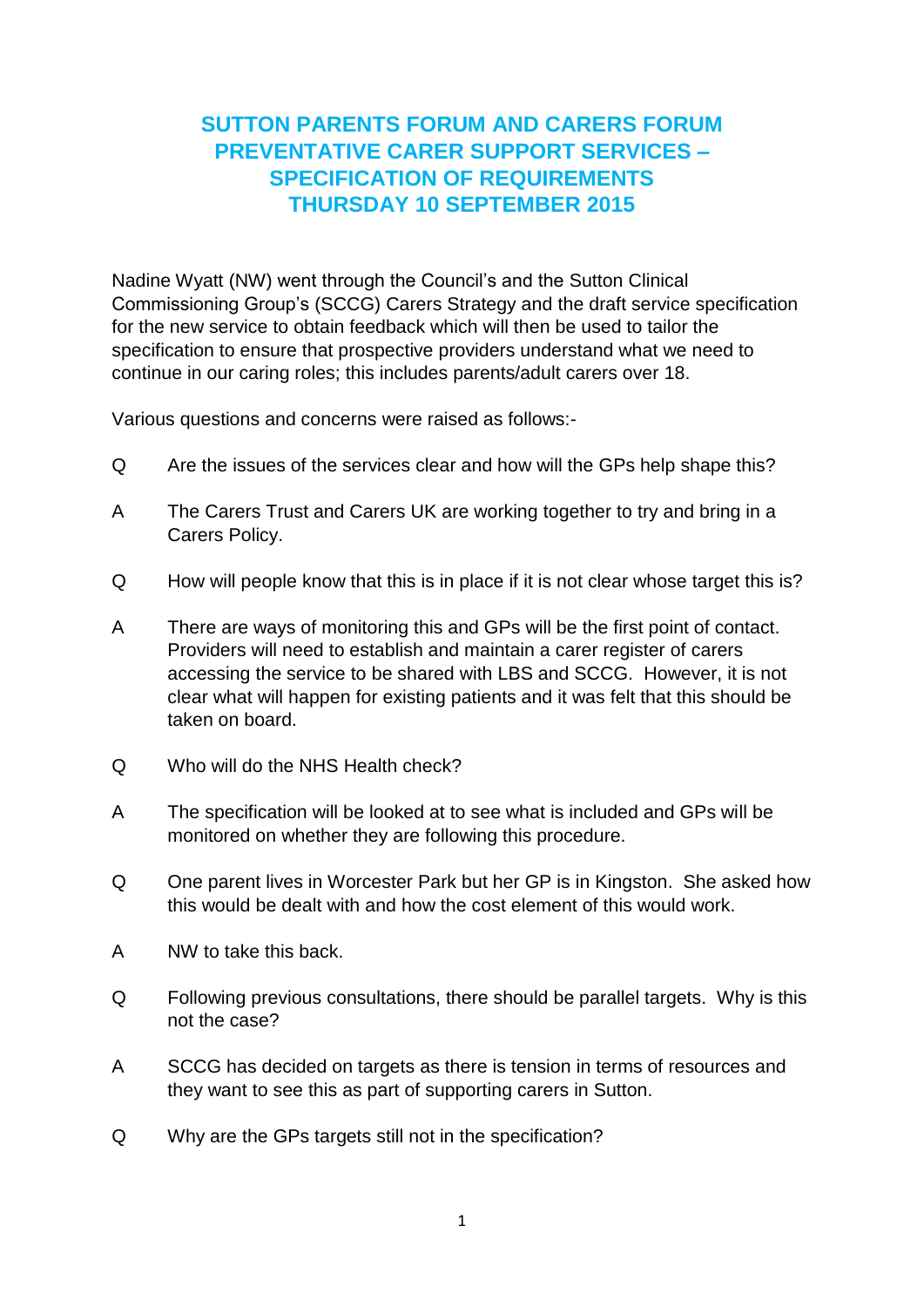- A The service target provider cannot influence this but information is still gathered. Certain criteria has to be met, but information had not been collected as there was no means of collecting this. This needs to be looked into as it is very difficult to get information from health partners even with their consent.
- Q Are providers only working with South West London and St George's Mental Health Trust? Why is St Helier not mentioned?
- A It is just the Mental Health Trust. Additional investment would be required for other work which has not been prioritised as yet.
- Q How are providers able to cope with this as consultants do not understand the carers' roles?
- A SCCG have forums to which GPs are invited, however, they do not turn up to these. One provider has asked GPs to come to a forum on how to support carers and this has taken two years. New resources need to be targeted and further clarification on Scope 2 is essential.
- Q Have a number of practices been reduced?
- A No
- Q How is the criteria assessed for Carers?
- A 99% of carers meet the criteria for prioritisation, however a Quality of Life survey needs to be verbal rather than written to speed things up.
- Q Will there be enough money to provide help for every carer that comes through the door?
- A Existing resources will be allocated very quickly.
- Q What will happen to carers once these resources run out?
- A Carers need to come for help at the early stages of needing help rather than waiting until they are crisis point.
- Q How can carers be supported more?
- A If you are carer and live and work in the Borough, you will get support so that you are still able to work. People should get support from the Borough in which they live.